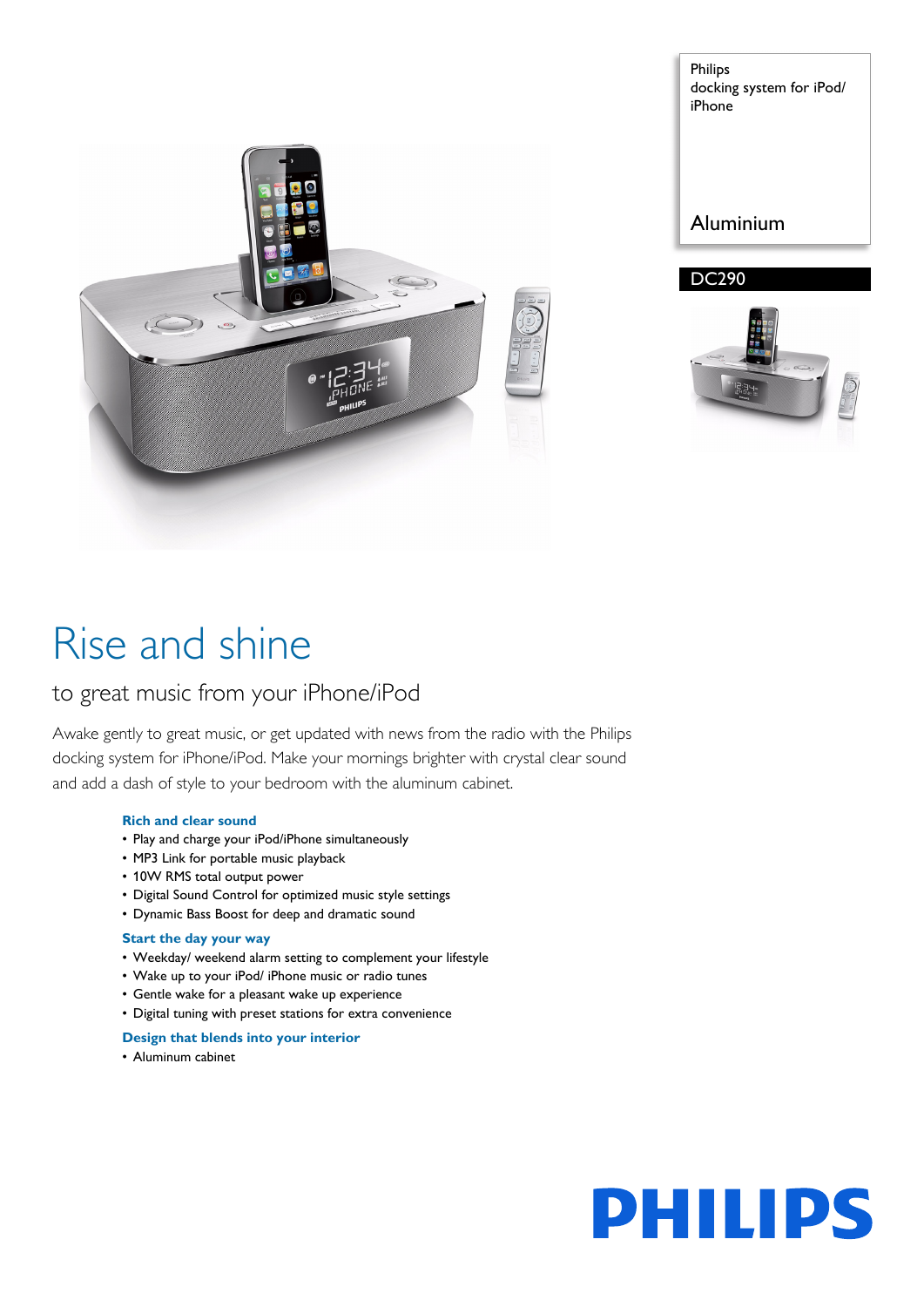# **Highlights**

# **Weekday/ weekend alarm**



Designed with modern day lifestyles in mind, this clock radio has a dual alarm feature, allowing you to set different alarm times for weekdays and weekends or even vary the alarm settings for couples. The alarm settings can be tailored for the same alarm times for the entire week from Monday to Sunday. Or you can set the alarm for an early start on weekdays from Monday to Friday, and lazy lieins for Saturday and Sundays. Whichever you choose, this convenient features saves you from the hassle of fiddling with different alarm times every single night.

## **Play & charge your iPod/iPhone**



Enjoy your favorite MP3 music while charging your iPod/iPhone! The dock lets you connect your portable device directly to the Docking entertainment system so you can listen to your favorite music in superb sound. It also charges your iPod/iPhone while it plays so you can enjoy your music and not have to worry about your portable player battery running out. The Docking entertainment system automatically charges your portable device while it is docked.

# **Wake up to iPod/iPhone/radio**

Wake up to your iPod/ iPhone music or radio tunes

#### **Gentle wake**



Start your day right by waking up gently to a gradually escalating alarm volume. Normal alarm sounds with a preset volume are either too low to wake you up or are so uncomfortably loud that you are rudely jolted awake. Choose to wake up to your favorite music, radio station or buzzer alarm. Gentle wake's alarm volume gradually increases from subtly low to reasonably high in order to gently rouse you.

#### **MP3 Link**



The MP3 link connectivity allows direct playback of MP3 content from portable media players. Besides the benefit of enjoying your favorite music in the superior sound quality delivered by the audio system, the MP3 link is also extremely convenient as all you have to do is to plug your portable MP3 player to the audio system.

#### **10W RMS**



This Philips music system has 10W RMS total output power. RMS refers to Root Mean

Square which is a typical measurement of audio power, or rather, the electrical power transferred from an audio amplifier to a loudspeaker, which is measured in watts. The amount of electrical power delivered to the loudspeaker and its sensitivity determines the sound power that is generated. The higher the wattage, the better the sound power emitted by the speaker.

#### **Digital Sound Control**



Digital Sound Control offers you a choice of pre-set Jazz, Rock, Pop and Classic controls you can use to optimise the frequency ranges for different musical styles. Each mode uses graphic equalizing technology to automatically adjust the sound balance and enhance the most important sound frequencies in your chosen music style. Ultimately, Digital Sound Control makes it easy for you get the most out of your music by precisely adjusting the sound balance to match the type of music you are playing.

#### **Dynamic Bass Boost**



Dynamic Bass Boost maximizes your music enjoyment by emphasizing the bass content of the music throughout the range of volume settings - from low to high – at the touch of a button! Bottom-end bass frequencies usually get lost when the volume is set at a low level. To counteract this, Dynamic Bass Boost can be switched on to boost bass levels, so you can enjoy consistent sound even when you turn down the volume.